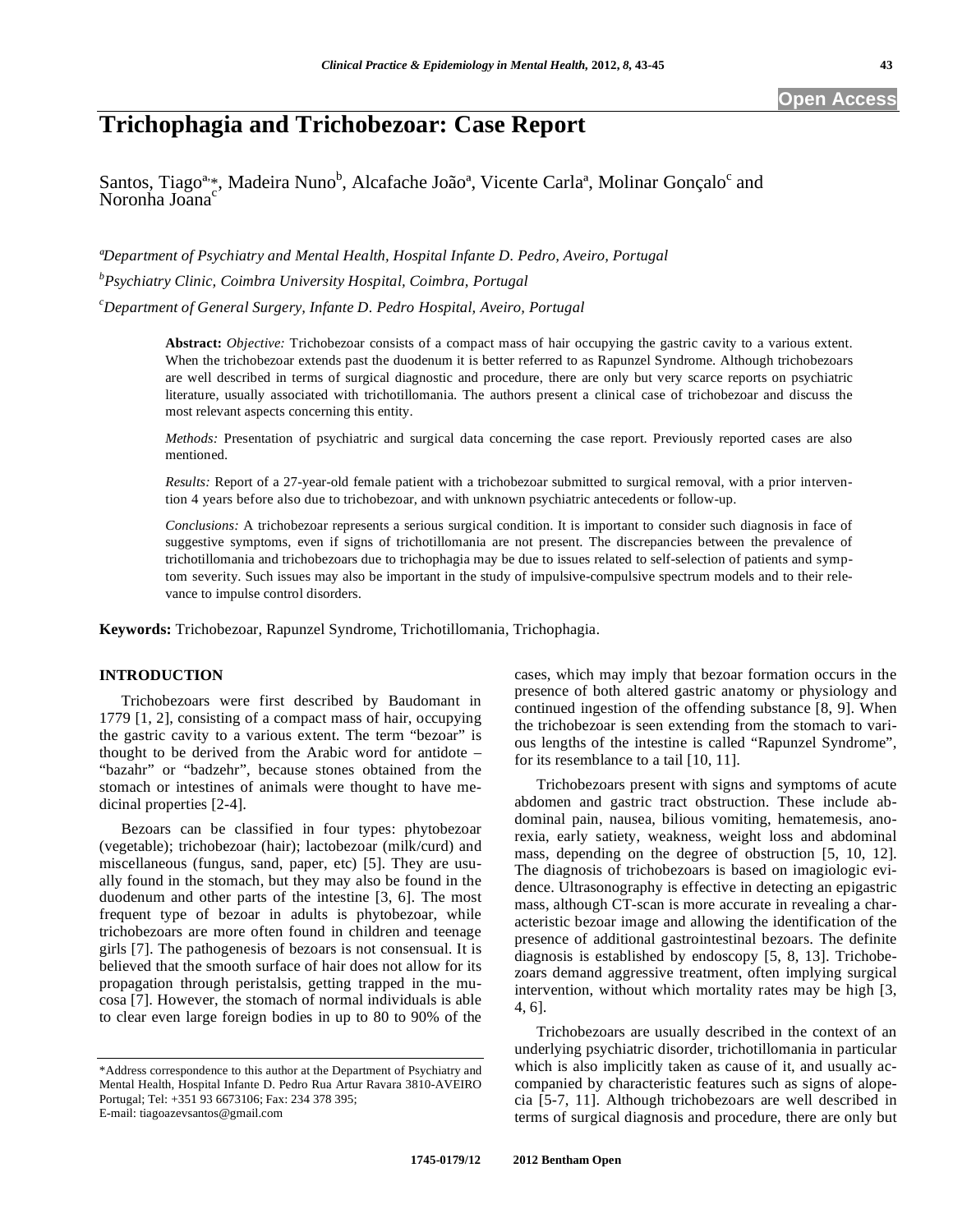

Fig. (1). CT-Scan prior to surgery.

scarce reports on psychiatric literature. This case report describes the case of a 27- year-old female patient diagnosed with a trichobezoar who had a previous similar diagnosis without any psychiatric evaluation or management.

# **CASE REPORT**

A 27 year-old caucasian woman presented to the Emergency Department with bloating and weight loss for two months and recent episodes of epigastric pain, nausea and vomiting of increasing frequency and severity. Her physical examination revealed the presence of a large, hard, solid mass from epigastric to periumbilical region, mobile and painless with no other remarkable features. On further evaluation, a microcytic anemia was detected; an abdominal ultra-sound revealed a highly reflective structure not allowing in-depth evaluation, and a CT-scan reported a distended stomach, filled with heterogeneous density material, probably bezoar (Fig. **1**). An upper endoscopy was eventually performed, confirming the presence of a trichobezoar occupying all gastric cavity.The patient had a previous history of a trichobezoar surgically removed in 2000, and no personal or family psychiatric history. The treatment consisted of an anterior gastrotomy with removal of bezoar and biopsy of existent gastric ulcer, which revealed the presence of human hair (Fig. **2**).

# **PERSONAL HISTORY AND FOLLOW-UP**

M. comes from a low income family of 8 brothers and sisters, and she is the second youngest. Her parents are small farmers, and all work in the family farm. None of them studied beyond primary school. Although poor, they are respected members of the community, a small village of a rural area. There is no known psychiatric history in the family.

M. was born at home, after a normal pregnancy. Although brought up like her brothers, M. revealed herself a student above average and didn't like working in the fields, a job she considered "too heavy and with no future". In spite of her relative success, M. dropped school at the age of 11, by her parents' decision and against her will. She worked on the farm and in a few random unqualified jobs.

At the age of 14, M. met her future husband, six years older, and three months later they decided to live together in his village nearby. M.'s family didn't approve their relationship, but she keeps up to her decision and left home, breaking the ties with her father and some of her brothers. M.'s



**Fig. (2).** Trichobezoar extracted.

wishes of continuing studying were supported by her husband; she graduated from junior high and took professional courses. They married when she was 17 and the couple moved next to her mother-in-law, who had a very dominant role in the family and over her husband. After a few months he immigrated and left Mary, pregnant, living with his mother, with whom she described having a "difficult and tense relation".

Two months after their first child is born, a first bezoar is detected and removed. M. didn't know how to explain to her husband or to the other family members, who "didn't make many questions". She kept living next to her mother-in-law while her husband was away. Four years later, her second son was born, and 4 years after that M. is again hospitalized for a second bezoar extraction, described in this case report.

During psychiatric follow-up, the patient always denied trichotillomania or trichotillophagia, revealing anxiety and shame regarding the subject. She showed no depressive or psychotic symptoms, suicidal ideation or other psychiatric symptoms besides episodic anxiety and initial insomnia; she mentioned that on those occasions, "I tend to become very nervous sometimes, and when that happens I can't remember many things I do…". The patient was medicated with fluoxetine 20mg and risperidone 0,5mg, showing "mild improvement" in such episodes.

However, the follow-up was interrupted four weeks after the surgical discharge; the patient decided to move next to her husband without further notice, although several contacts were made to resume evaluation.

## **DISCUSSION**

The case presented is one of the rare reports of trichobezoars in psychiatric literature. To the author's knowledge, only three similar cases have been reported [3, 7, 11]. On the contrary, surgeons and paediatricians have abundant descriptions of trichobezoar cases, suggesting that this condition is not uncommon. As Bouwer and Stein point out, it is also striking that trichophagia was described a century before trichotillomania, while an early case series of trichobezoars remains larger than most case series of trichotillomania patients [3, 6, 13-15].

Trichobezoars are usually associated to underlying psychiatric disorders, such as depression, obsessive-compulsive disorder, body dysmorphic disorder and, particularly, trichotillomania [5, 8, 10]. However, their prevalence and co-morbidity is unclear. Depending on the case series, 5 to 30% of the patients with trichotillomania engage in trichophagia  $[3, 7, 11]$ , while 1 to  $37.5\%$  of these will develop a trichobezoar [3, 11, 16, 17].